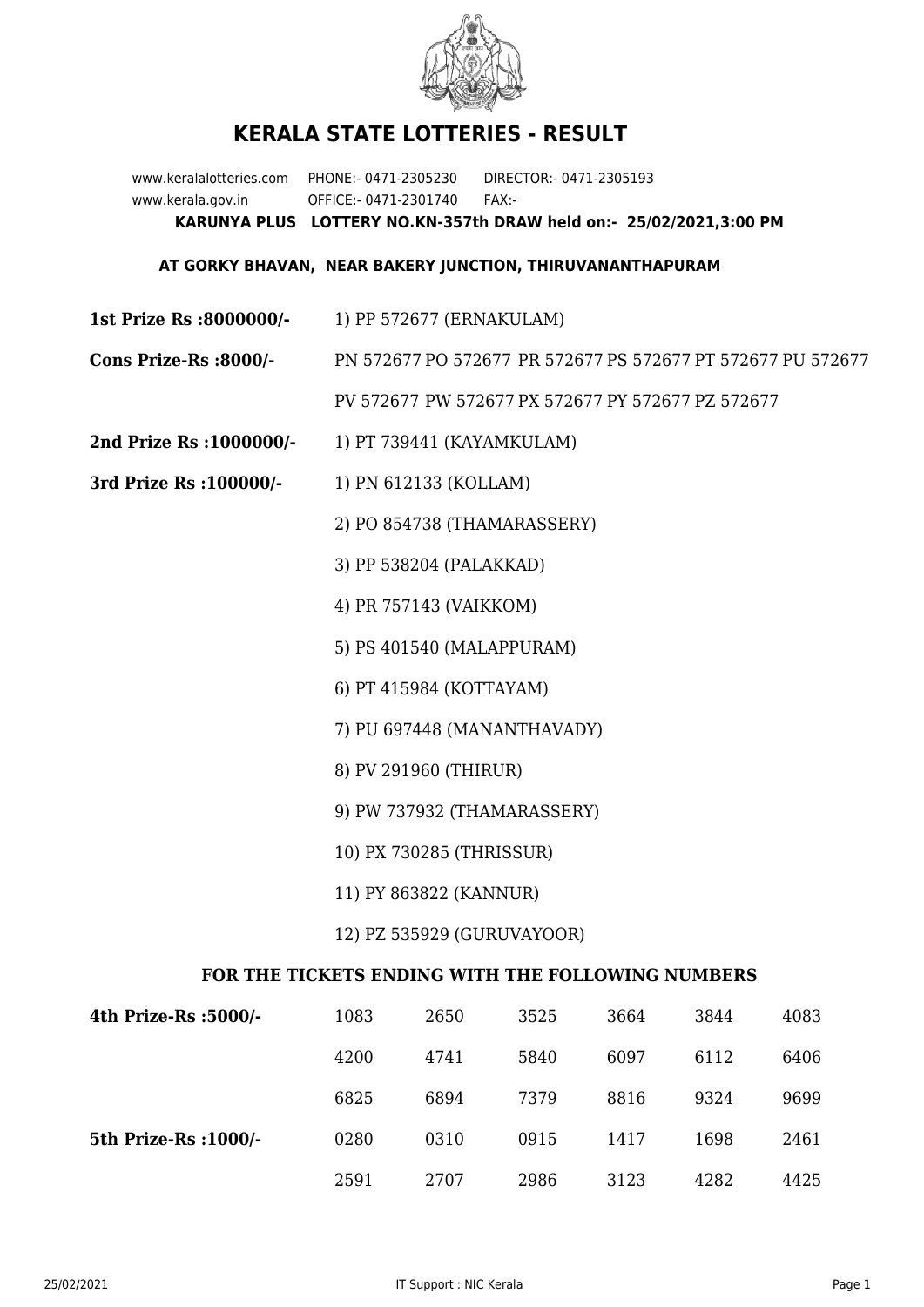|                      | 4778 | 4860 | 4907 | 4954 | 5229 | 5468 |
|----------------------|------|------|------|------|------|------|
|                      | 5631 | 5730 | 5756 | 6264 | 6385 | 6926 |
|                      | 7220 | 7532 | 7538 | 7641 | 8462 | 9062 |
|                      | 9502 | 9518 |      |      |      |      |
| 6th Prize-Rs : 500/- | 0017 | 0079 | 0208 | 0388 | 0792 | 0805 |
|                      | 0850 | 0951 | 1049 | 1054 | 1231 | 1391 |
|                      | 1478 | 1887 | 1921 | 2054 | 2059 | 2096 |
|                      | 2129 | 2269 | 2328 | 2358 | 2360 | 2529 |
|                      | 2531 | 2537 | 2550 | 2945 | 2998 | 3065 |
|                      | 3195 | 3202 | 3229 | 3300 | 3370 | 3512 |
|                      | 3558 | 3588 | 4260 | 4349 | 4379 | 4692 |
|                      | 4874 | 4980 | 5189 | 5548 | 5581 | 5729 |
|                      | 6118 | 6317 | 6821 | 6998 | 7044 | 7083 |
|                      | 7277 | 7308 | 7616 | 7638 | 7796 | 7860 |
|                      | 7909 | 8518 | 8520 | 8544 | 8771 | 8825 |
|                      | 8934 | 8949 | 9006 | 9055 | 9333 | 9471 |
|                      | 9555 | 9666 | 9873 | 9987 |      |      |
| 7th Prize-Rs : 100/- | 0048 | 0113 | 0577 | 0612 | 0939 | 0962 |
|                      | 1012 | 1041 | 1098 | 1221 | 1337 | 1627 |
|                      | 1643 | 1858 | 1886 | 2029 | 2192 | 2295 |
|                      | 2660 | 2740 | 2795 | 2845 | 2866 | 2927 |
|                      | 2947 | 3015 | 3040 | 3052 | 3084 | 3145 |
|                      | 3421 | 3457 | 3624 | 3751 | 3893 | 3933 |
|                      | 4018 | 4041 | 4072 | 4094 | 4158 | 4280 |
|                      | 4316 | 4345 | 4515 | 4593 | 4625 | 4659 |
|                      | 4728 | 4801 | 5013 | 5232 | 5466 | 5873 |
|                      | 5960 | 5982 | 6048 | 6078 | 6104 | 6115 |
|                      | 6250 | 6268 | 6389 | 6460 | 6475 | 6597 |
|                      | 6645 | 6776 | 6890 | 6899 | 6979 | 7048 |